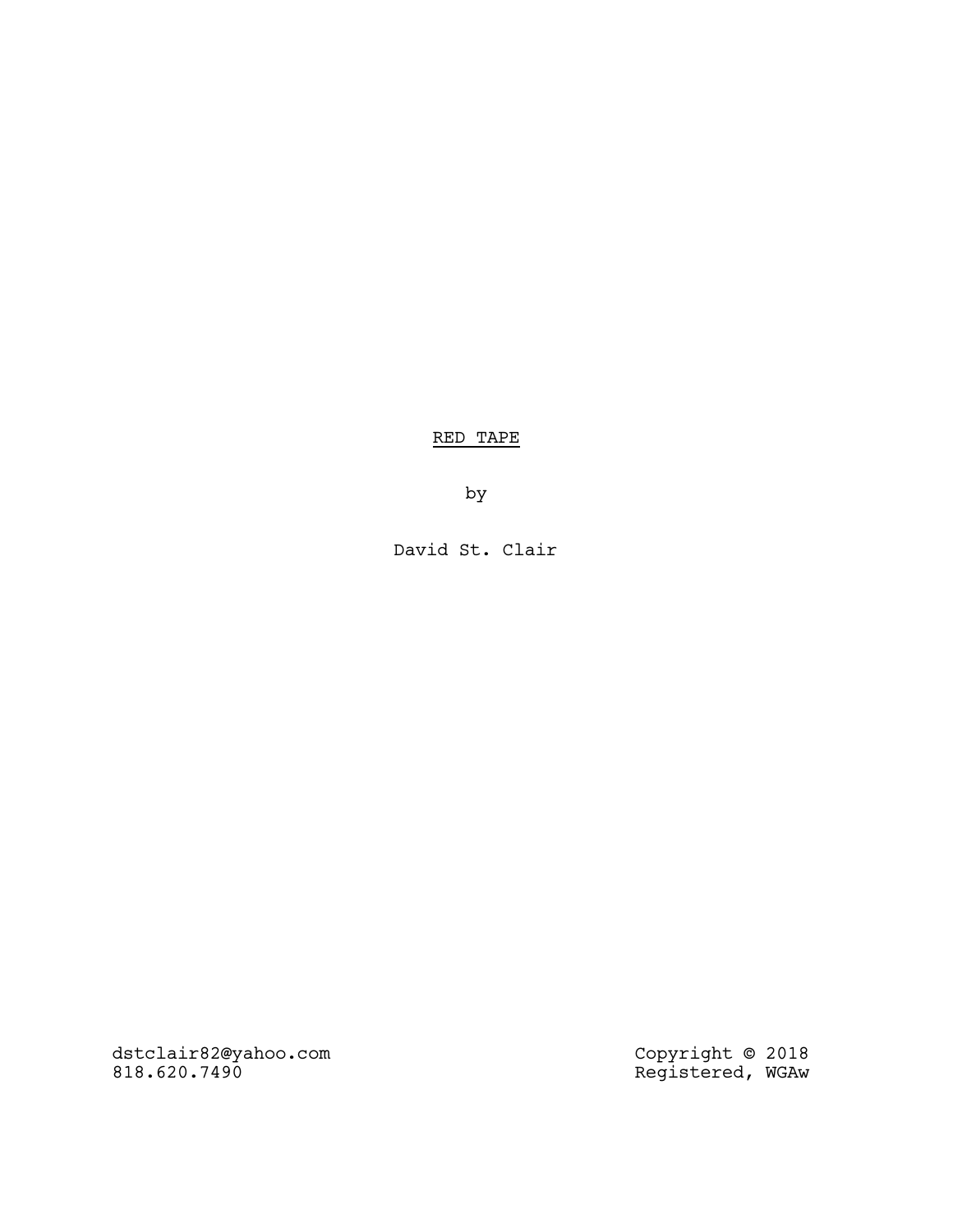### FADE IN

# EXT. THE TAFFER CLUB - NIGHT

The LINE to get in is long and boisterous. Customers scan their small, sleek, chrome bracelets over a sensor in the wall. A light blinks green as a large revolving door turns. There is no doorman.

LARRY, early thirties, average build, scans his bracelet. He moves forward, but the revolving door doesn't open for him. Larry scans his bracelet again. He notices the light above the door blinking red.

Larry gives the door a push, but it still won't let him through. He moves out of the way to let a few patrons enter.

Larry spots a large group about to enter. He manages to squeeze through with them.

INT. THE TAFFER CLUB - CONTINUOUS

PATRONS are packed in like cattle. Dance music blares as strobe lights bounce off the cold metallic floor.

Larry approaches an automated

DRINK DISPENSER

A woman in front of him scans her bracelet, then pushes a few buttons. The machine dispenses her Mai Tai. A small colorful umbrella plops in as the dispenser door opens.

Larry moves forward and scans his bracelet. The machine doesn't respond. Larry tries it again; he notices a red light flash in the corner of the machine.

Larry looks behind him - a half dozen annoyed people are waiting.

HAROLD, early thirties, semi-geek, squeezes past the newly formed line.

> HAROLD There you are.

**LARRY** My bracelet isn't working.

Larry scans his bracelet once more - still nothing.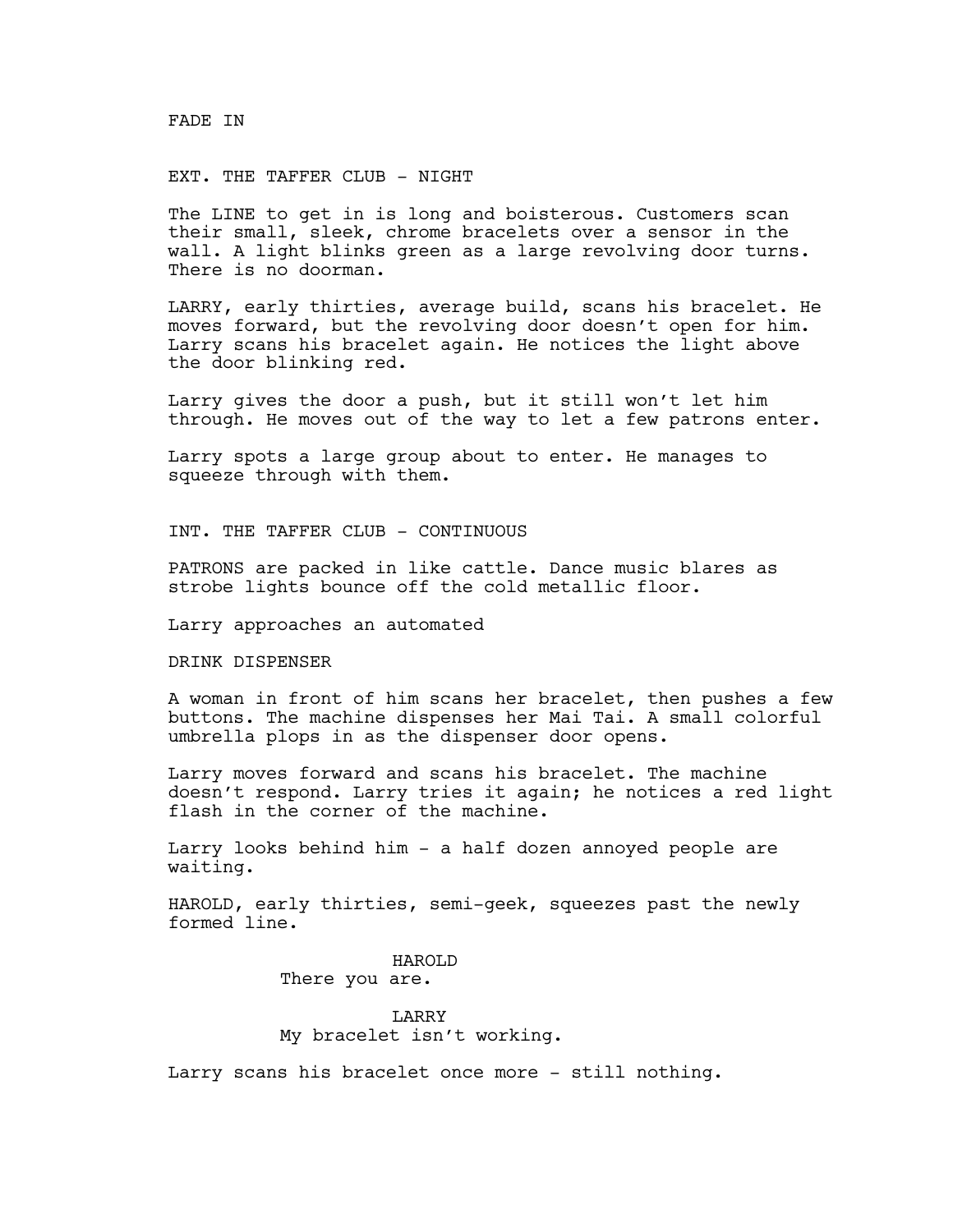GUY IN LINE (O.S.) Any time bro!

HAROLD Here, use mine.

Harold quickly scans his bracelet.

The green light flashes. The machine begins to pour a beer.

DRINK DISPENSER (gentle woman's voice) This is your third alcoholic beverage tonight Mr. Neth.

HAROLD Well, now we know it can count.

Harold grabs the beer and hands it to Larry. They walk to a nearby

#### BOOTH

JASON, late twenties, slick, slides over to make room for his friends.

> JASON (to Larry) Look who decided to join us.

LARRY Sorry I'm late guys. Bracelet's been malfunctioning all night;

HAROLD Did you call tech support?

couldn't even start my car.

LARRY Yeah but they put me on hold for over two hours, so I decided to

walk.

#### JASON

(twirling his bracelet) They could've at least made this damn thing adjustable. Feels likes it's gonna slide off when I take a piss.

Jason downs the last of his beer.

JASON (CONT'D) Refill time.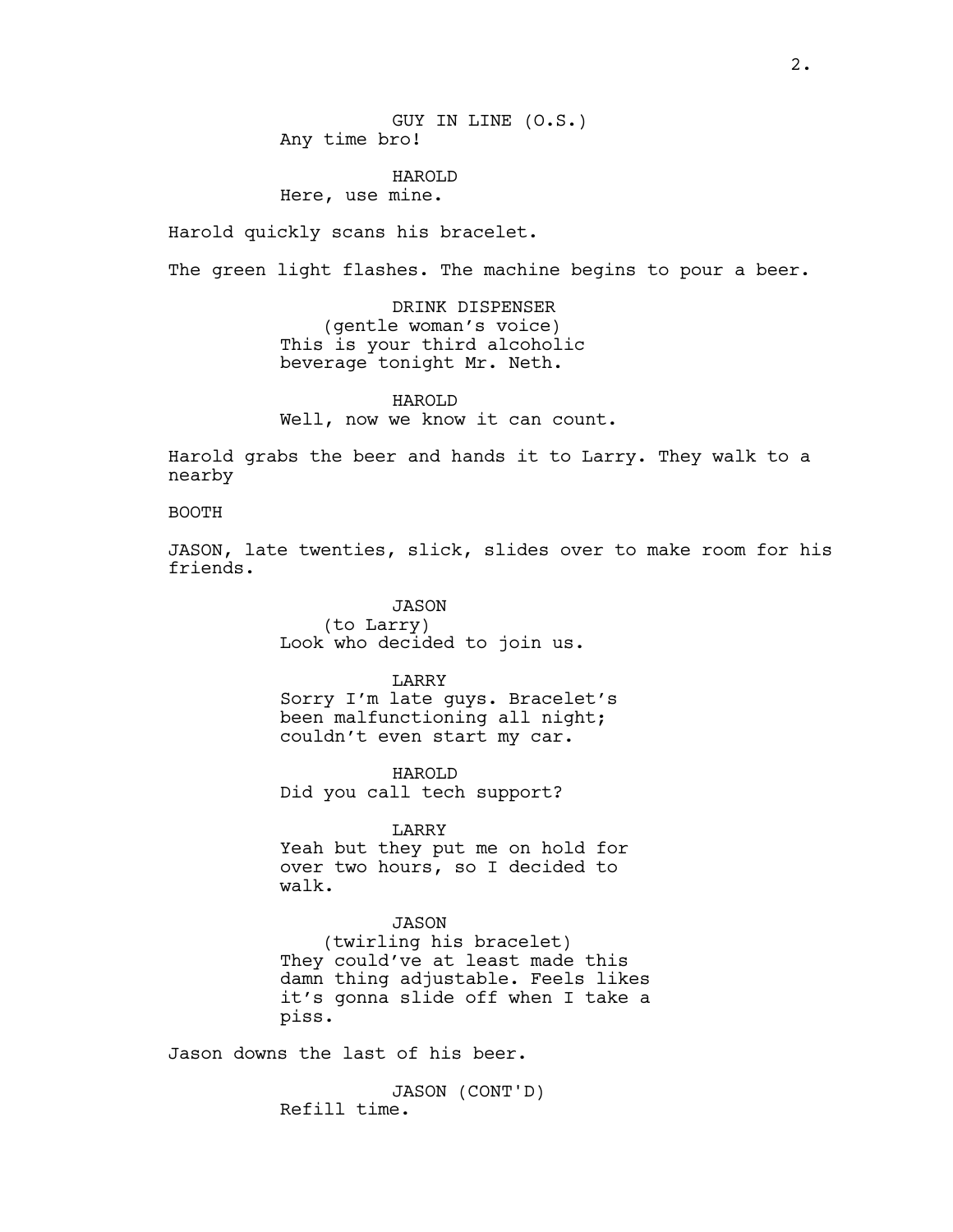Jason gets up and walks away.

HAROLD Did you hear what happened to George?

LARRY Yeah, heart attack.

HAROLD At forty-three? Come on.

LARRY Do I sense another conspiracy theory brewing?

Harold leans in.

#### HAROLD

I heard his wife found him in the shower with nothing but his bracelet on. She claims it was turning red and blue, making strange noises.

LARRY (skeptical) You think George's bracelet killed him?

HAROLD ... I think a giant conglomerate like KD wouldn't tell us if it did.

LARRY All new technologies need time to work out the kinks.

HAROLD Even if it kills?

LARRY I didn't say that, I meant--

Larry stops as the WAITRESS brings their hamburgers and fries. Jason returns with his drink.

> JASON (to the waitress) When are you off, honey?

The waitress frowns as she walks away.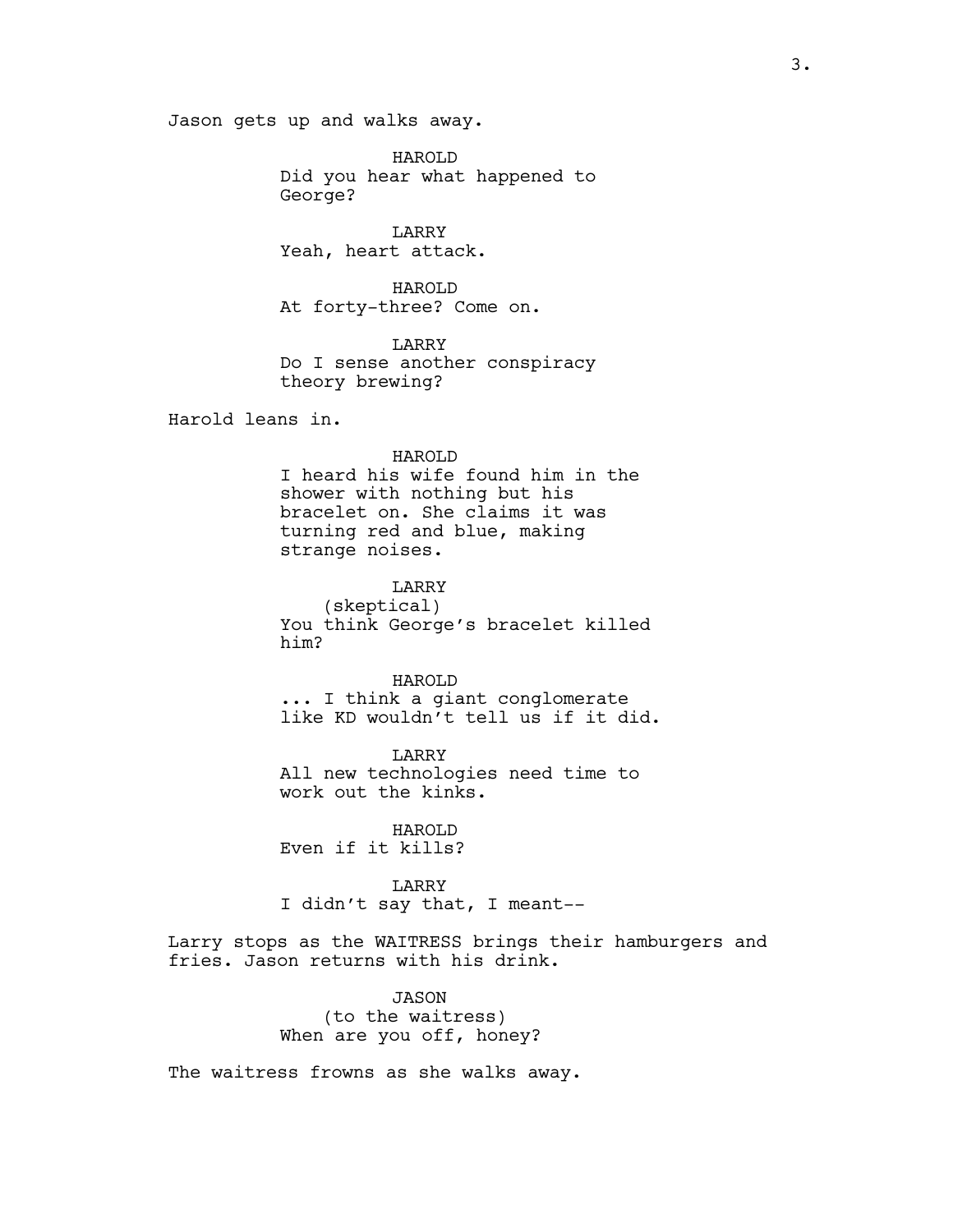**LARRY** Without technological advancement we can't grow as a society.

HAROLD So you don't think these governmentsanctioned toys were created to spy on us?

JASON Come on guys, let's give the politics a rest and find some girls for a change.

LARRY (intentionally ignoring Jason) There's a distinction between spying, and monitoring to keep us safe.

Jason puts his head down, frustrated. Larry takes a bit of his hamburger.

> HAROLD Doesn't it bother you that someone knows where you are all the time, watching your every move?

LARRY I just don't see it that way.

Harold leans back as he nods.

HAROLD That's the problem.

EXT. THE TAFFER CLUB - NIGHT

The men exit.

HAROLD You need a ride?

LARRY Nah, I think I'll walk off the beer.

HAROLD You sure? It's pretty late.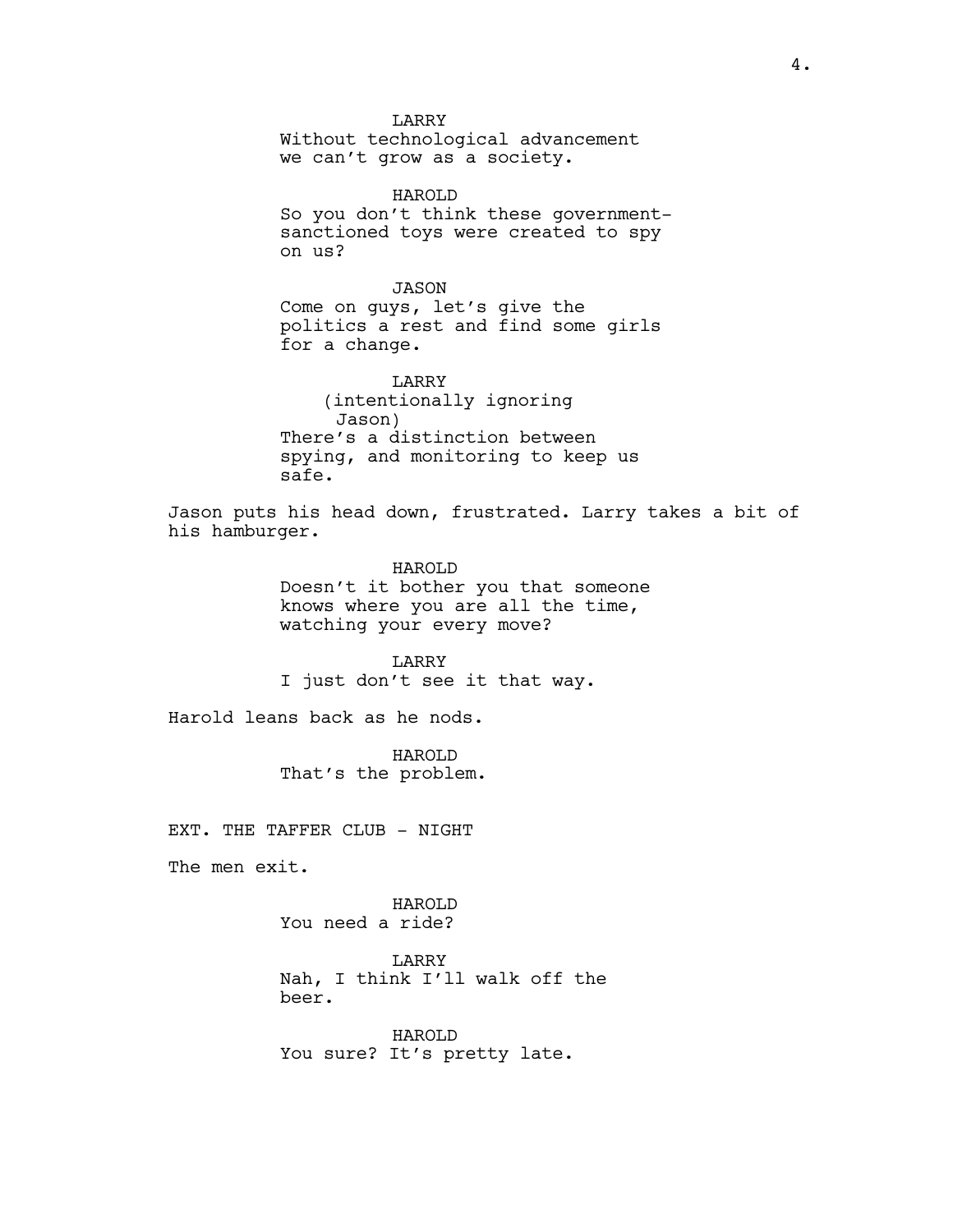JASON Don't worry, he can take care of himself; he's a big boy. (to Larry) Good night buddy.

Jason slaps Larry on the shoulder as he walks away.

Larry waves as they part.

EXT. STREET - LATER

Larry glances at his bracelet as he walks down the deserted street. He passes by a large automated street-cleaning machine spraying the sidewalk. Larry turns onto a

SIDE STREET

He spots a large white van stopped in the center of the road; it's hazard lights flashing. 'K.D. ANIMAL CONTROL' is painted on the sides.

Two large ROBOTS with lanky arms exit. They hover down a rear ramp floating a foot above the ground. They have a single light just above their expressionless, yet menacing, faces.

A SCRAWNY DOG ambles down the street toward one of the robots. It stops and sniffs the machine. The robot immediately scans the dog's collar with a blue light emanating from its arm.

The robot's forehead light turns bright red. It extends out a large prod and zaps the defenseless creature. The dog whimpers in pain as it twitches on the ground.

Larry looks up, uninterested. He takes out his cell phone and continues down the street.

The robot scoops the dog up and hovers away.

Larry is buried in his phone when the other robot suddenly crosses in front of him. Startled, Larry stops. He tries to step aside, but the robot emits a blue beam from its arm.

It scans Larry's entire body, stopping at his bracelet. The light on its forehead turns dark red.

Larry turns to find the other robot behind him. The machines move forward in a menacing manner.

> LARRY Hey, what are you doing?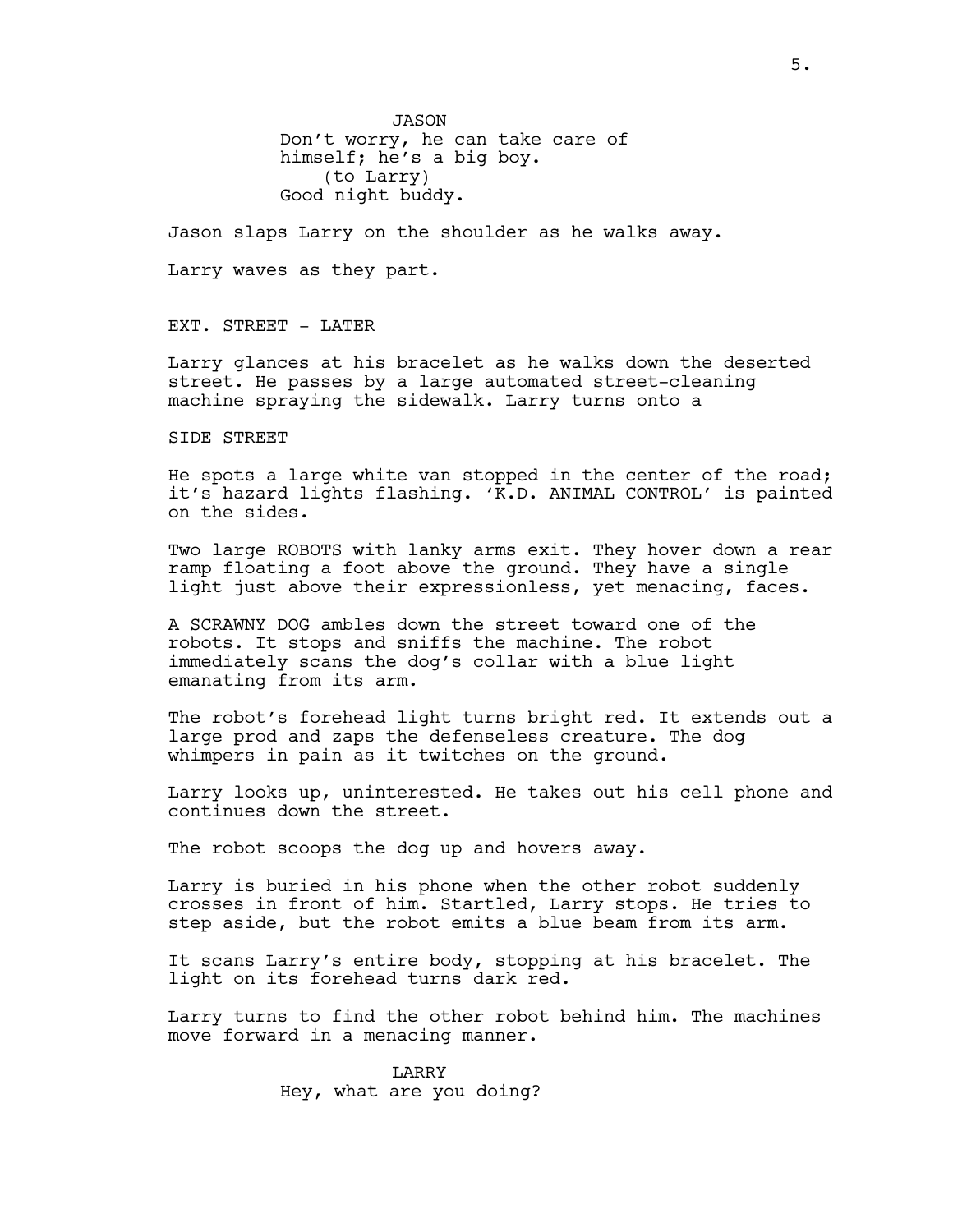The robot behind Larry zaps him with a bolt of yellow electricity. Larry WINCES as he drops his phone.

# LARRY (CONT'D) What the hell is--

Both robots zap him again, this time longer.

Larry twitches as he falls to the ground, unable to speak. One of the robots ties his hands and feet with glowing blue restraints.

The robots both extend their arms, creating a secure pole inbetween Larry's feet and arms. They lock arms and carry Larry towards the van like a trophy game. Larry, still convulsing from the shock, tries to speak - no words come out.

EXT. VAN - LATER

The robots stop at the back of the van. Their arms retract and Larry hits the ground. They push Larry inside the van. The doors remain open.

INT. VAN - CONTINUOUS

Larry struggles to his knees. A RACCOON takes a swipe at Larry's face - missing him by inches.

Larry jerks back. The EYES of various ANIMALS shine in the dark.

EXT. VAN - CONTINUOUS

Still bound, Larry tries to move towards the ramp - but collapses.

> LARRY (low, raspy voice) This is a mistake. I'm not a--

The doors slam shut in Larry's face.

CUT TO BLACK:

EXT. VAN - LATER

Van doors swings open.

One of the robots latches onto Larry's wrist restraint. It drags him into a nearby building.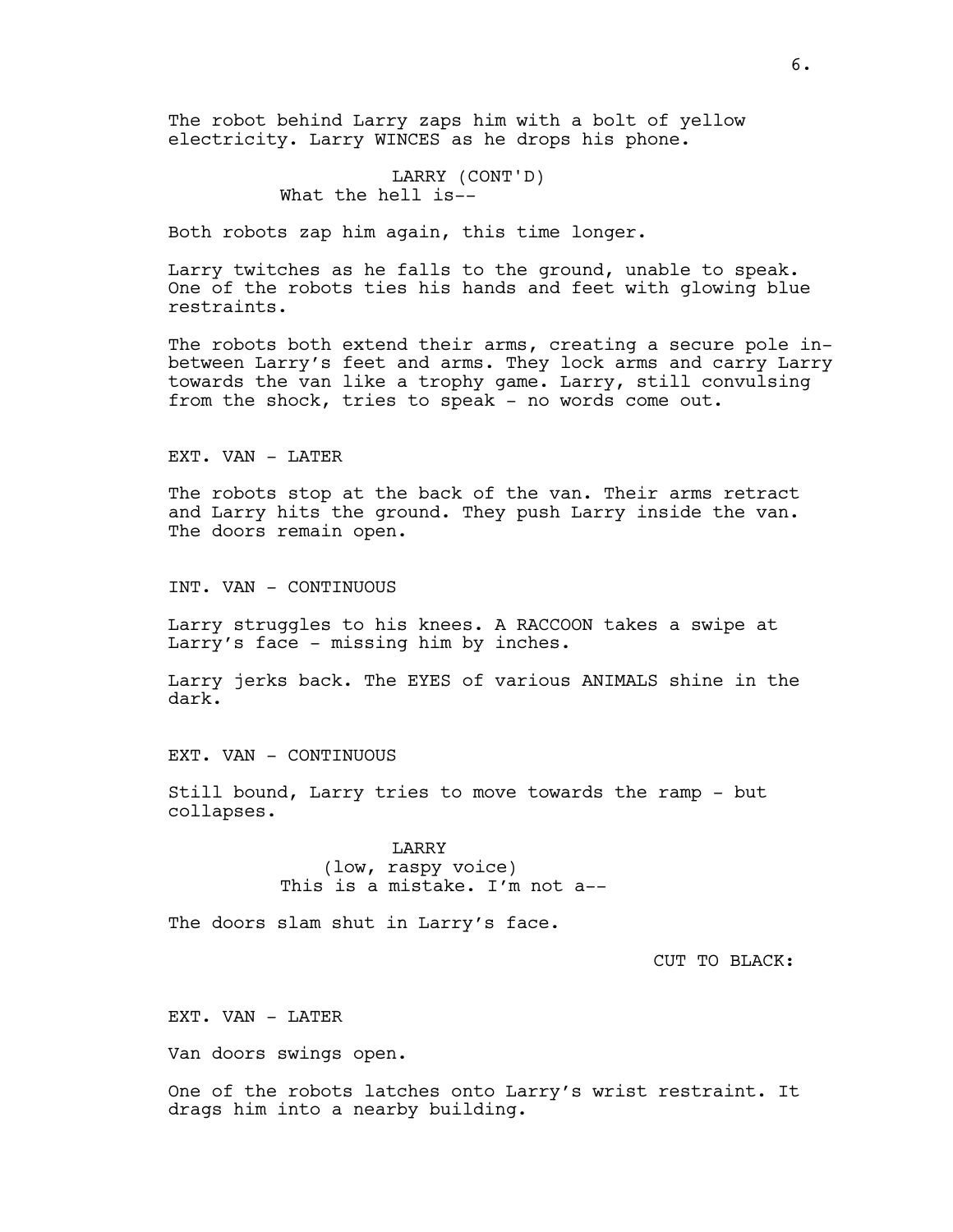INT. BUILDING CORRIDOR - LATER

The robot continues to drag Larry down a long white hallway lined with metal doors. Dazed, he watches the ceiling lights sweep past him in succession as he tries to wrestle free. They stop in front of a

ROOM

The metal door opens automatically.

The robot removes the blue ropes and pushes Larry inside. Before Larry can get to his feet, the door slams shut.

LARRY

Wait!

The lock CLICKS into place.

INT. ROOM  $#1$  - CONTINUOUS

The room is dark. The only light emanates from the bottom of the door. Larry feels his way around the walls.

> LARRY (yelling) Hello? Can anybody hear me? ... I'm not an animal!

Larry circles the room as he POUNDS the walls. He trips and falls.

Still on the ground, he feels around in his coat pocket and finds a cigarette lighter. He tries to light it - no luck. He shakes it hard then tries again. The flame finally snaps to life.

Larry notices hay on the floor. He gets up, holding the cigarette lighter high.

He sees a long feeding trough in front of him piled with hay. Next to it is a large bucket of water.

LARRY (CONT'D)

In the distance, a faint PULSATING sound O.S.

Larry POUNDS the walls in vain.

Oh shit.

LARRY (CONT'D) Help me! Somebody help me - please!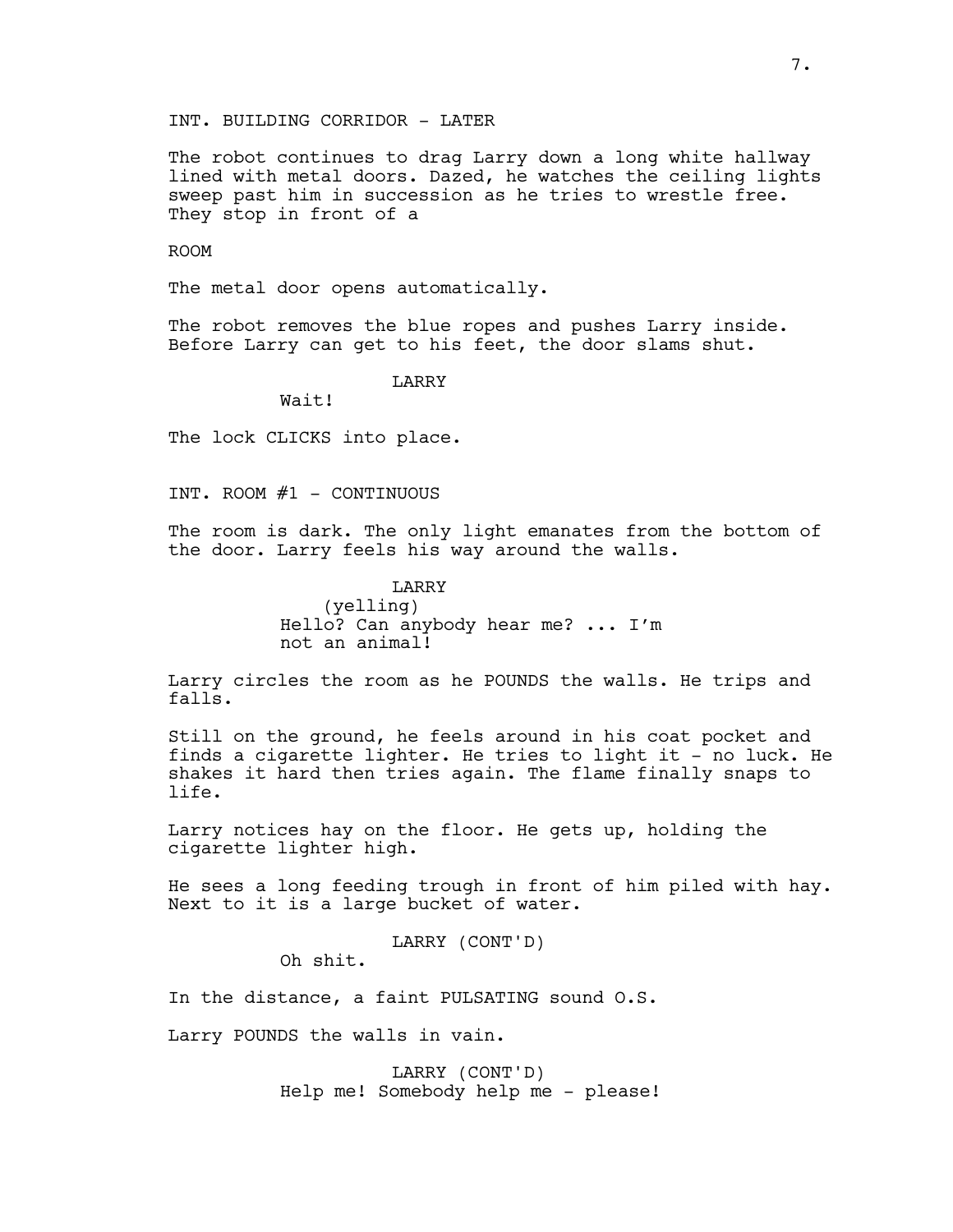A cloud of gas fills the room.

LARRY (CONT'D) (wobbling, coughing) I'm not suppose to be here. I'm not a ... (faint) I'm a man.

Larry falls to the ground, GASPING and MUMBLING incoherently.

INT ROOM  $#1$  - LATER

A loud BUZZER. Larry bolts upright and covers his ears. The room is faintly illuminated.

The wall at the other end of the room begins to open. A bright light shines from the other side.

Larry stands up. He shields his eyes as he tries to see what is beyond the light.

The floor begins to move like a tread mill toward the opening in the wall. Larry walks against it; his pace picks up. Larry is now in full sprint.

He finally collapses and goes through the opening, sprawled out on the moving floor, panting.

INT. ROOM #2 - CONTINUOUS

Larry closes his eyes as he struggles to catch his breath. Still on the ground, he looks up.

LARRY'S POV: a large blurry figure with horns hovers over him.

Larry rubs his eyes.

LARRY'S POV: a COW chewing hay comes into focus.

Larry gets up as he looks around. The room is filled with COWS.

The cow near him farts. Larry grimaces as he covers his nose with his sleeve and walks among the cows. Some are eating from a large trough; others graze on hay on the floor.

Larry walks up to a large

WINDOW ON THE OPPOSITE WALL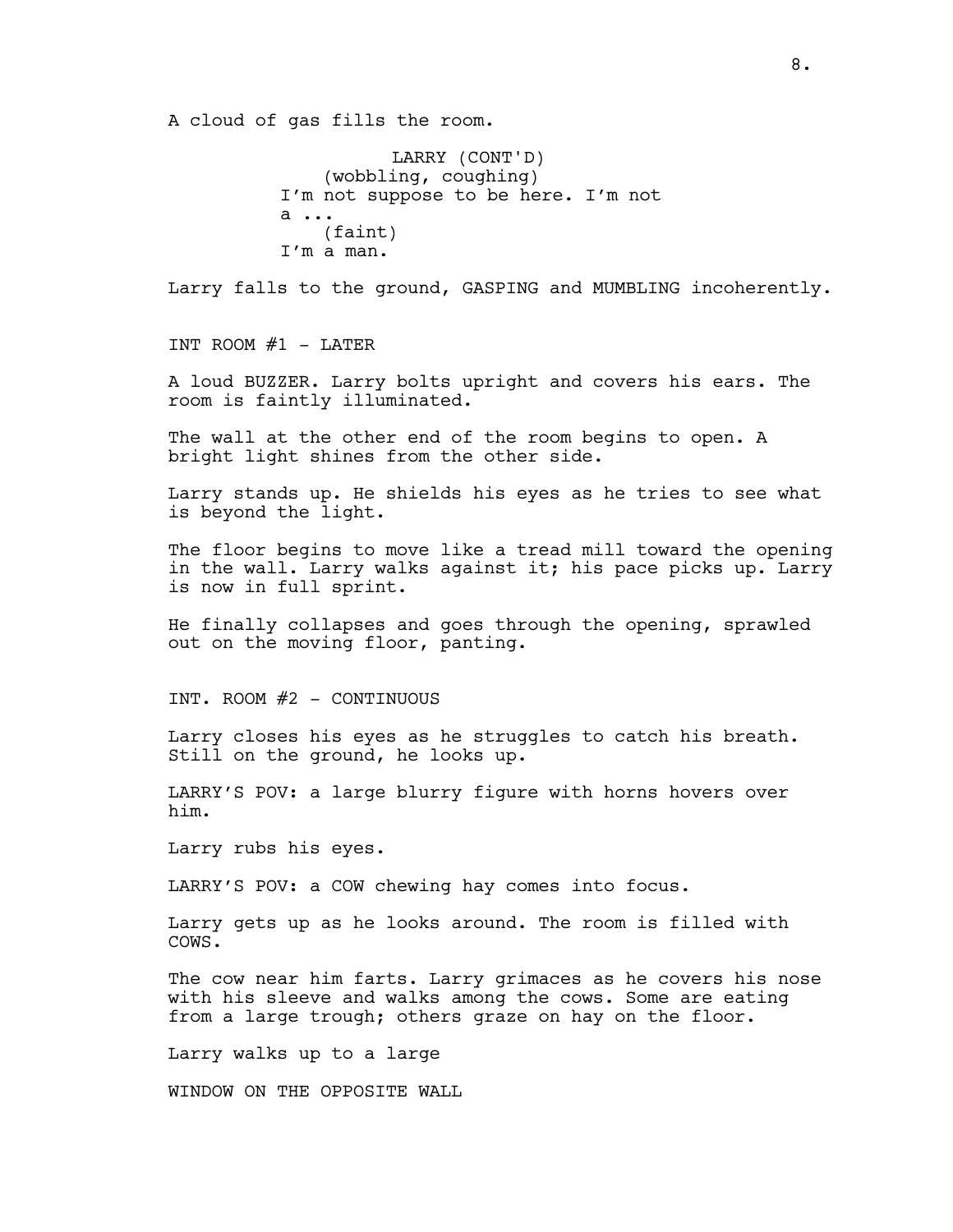He peers into a third room.

INT. ROOM #3 - CONTINUOUS

The room is large and circular. Some cows are partitioned into pens, while others are at a feeding trough.

In the middle of the room, a large group of cows are being pushed into a long line; rails on both sides. They are being led to a giant automated hammer.

Two large automated arms with prods on the ends ZAP a cow into position under the hammer. A loud BUZZER sounds.

The hammer falls, killing the cow instantly.

BACK TO

INT. ROOM #2 - CONTINUOUS

Larry recoils in horror.

FOOTSTEPS O.S. coming from outside a door at the far end of the room.

Larry scrambles to reach the door but slips on manure and falls. He hits the ground hard - out cold.

The door opens. A MALE TECHNICIAN enters, followed by a FEMALE TECHNICIAN. They both have 'K.D. INC' embroidered on their white uniforms.

The male technician starts to count; his lips move as he points to each cow.

> MALE TECHNICIAN (to the woman) Twenty-five on first count.

She inputs the data into a small mobile tablet as the man begins to count again.

Larry is still on the ground, out of sight and unconscious.

The technician stops counting, annoyed.

MALE TECHNICIAN (CONT'D) Still twenty-five.

The woman again inputs the data.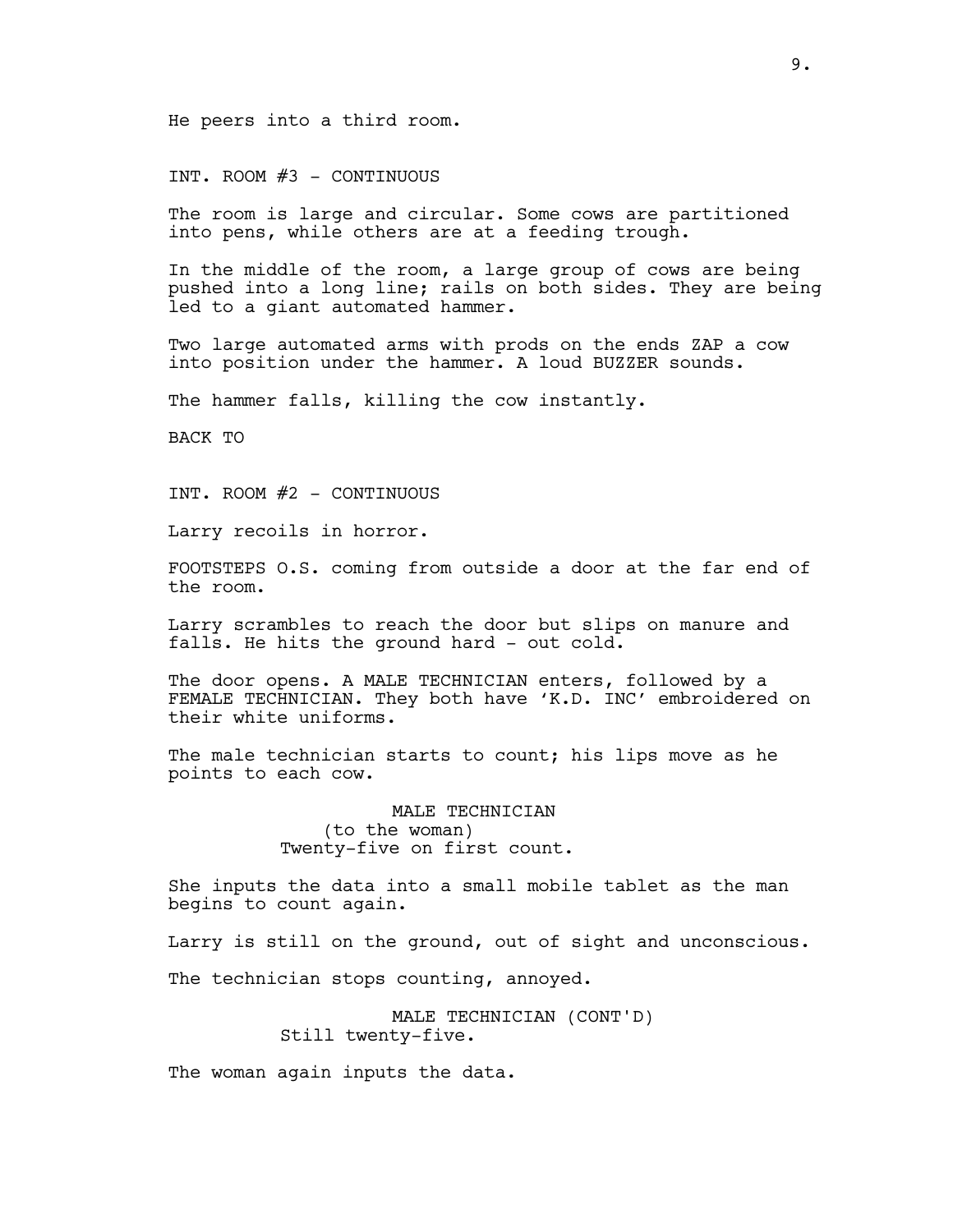FEMALE TECHNICIAN Why do you think the computer counted twenty-six?

The man shrugs.

MALE TECHNICIAN Damn thing must be glitching again.

FEMALE TECHNICIAN Should we call it in?

MALE TECHNICIAN Nah, just make another note in the log so we can go to lunch.

They walk towards the door.

MALE TECHNICIAN (CONT'D) What are you in the mood for?

FEMALE TECHINCIAN Anything but steak.

The technicians leave. The door LOCKS behind them.

Flies buzz around Larry's face as he lies on the floor, still unconscious.

CUT TO:

INT. ROOM  $#3$  - LATER

CLOSE UP ON LARRY as a cow tail SLAPS him square on his face.

Larry comes to. He slowly gets up.

Just as he finds his balance, he feels two ZAPS from the automated robot arms. Larry falls to his knees. Larry looks up, paralyzed with fear.

LARRY'S POV: The giant killing hammer is right above him.

The BUZZER goes off.

ON LARRY, paralyzed with fear.

The hammer comes swooshing down.

CUT TO:

A MEAT PATTY FALLING ONTO A SIZZLING GRILL